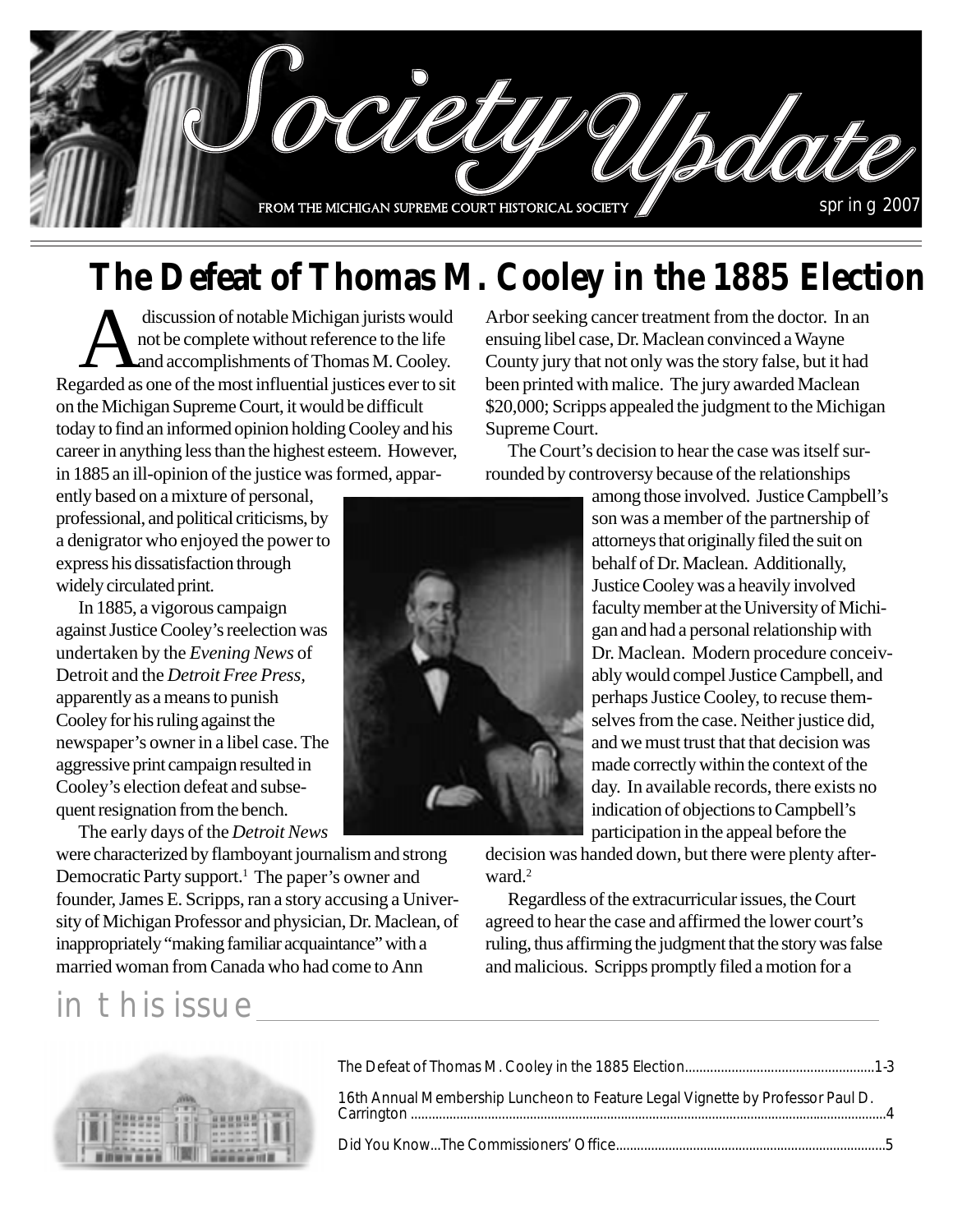rehearing, arguing Justice Campbell's decision to sit was improper given his relationship to the plaintiff's attorney's firm. As Chief Justice, Justice Cooley took it upon himself to issue an authoritative response. He wrote:

*…a number of cases are cited (by the defendant) in which it has been decided that a judge cannot sit in a cause in which he had a personal interest, or where he is nearly related to one of the parties. They have no relevancy to the point made, and the point itself presents no question of law. How little there is to it in fact, will be apparent when it is stated that neither the son nor his partner ever took any part in the proceedings in this Court, or ever appeared before us in this case, and that the record in this Court upon which the case was decided showed very conclusively that the management of the case in the trial court had been in other hands.3*

The bench had spoken, and Scripps was left with nothing but a vendetta against the state's highest court and, specifically, Thomas M. Cooley.

The opinion was delivered in January of 1884. Cooley was up for reelection in the spring of 1885, leaving Scripps ample time to inform potential voters of the "injustices" committed by Cooley both in *Maclean v. Scripps* and during his tenure on the bench.

Scripps faced an uphill battle in attempting to sully the reputation of the widely respected Justice. Sinking an incumbent is always a difficult task, especially one who had won three consecutive previous elections. However, Scripps, a resourceful journalist and an out-of-the-box thinker, created his ace in the hole by compiling a numerical comparison between Michigan Supreme Court judgments in favor of large corporations and railroads and those against them. Taking for granted that purely empirical studies never tell the whole story, the results showed that majority opinions written by Cooley in favor of large corporations and railroads greatly outnumbered opinions against them in a preponderance of 49 to 2. The results were presented in an *Evening News* article on February 26, 1885 with this addition:

*This record hardly needs comment…It is even within the bounds of possibility to imagine that out of the 81 corporation cases in which Justice Cooley wrote the deciding opinion he could find law against the corporations but once, and that in 20 railroad cases written by the same learned jurist, the railroads were right in all but 1 solitary case. We say it is possible to imagine this. Possibly the*

*republican nominating convention which meets next month will exert its imagination to that extent, as the prohibition convention did yesterday in Lansing. We hardly think, however, that the people of Michigan, at the April election, will stretch their imaginative faculties to so dangerous a degree*. 4

Typical of a mudslinging campaign, the *Evening News* produced similar damning editorials every day for several weeks prior to the election. Atypical of such a campaign, however, was the fact that it was not generated by an opposing candidate (although, as mentioned, the *News* was strongly Democratic during this time period), nor was it fashioned to promote any specific candidate. Rather, it was an attack that sought the defeat of Justice Cooley and not necessarily the election of Allen B. Morse, the Democratic nominee who, by largely staying out of the editorials, benefited from the antithesis of the cliché that any publicity is good publicity.

Despite aggressive criticism of his voting patterns and other "shortcomings" (whether or not they were legitimate or the product of flamboyant journalism) exhibited by Cooley over the extent of his career, the *Evening News* demonstrated that it had not forgotten about the single incident that pitted Scripps against Cooley, and thus exposed its true motive for the campaign against him. On March 16, 1885, about two weeks before the election, this editorial appeared in the *Evening News*:

*At the close of the famous suit of Maclean against Scripps, after the corrupt and bulldozed jury gave its verdict;…after the Supreme Court upon which sat two fellow professors of the plaintiff and the father of the plaintiff's attorney – had refused to open the case again;…after Judge Cooley's friend and fellow professor had received the cash from his judgment, and after Judge Campbell's son had received his portion of it as a contingent fee – in a word, after the robbery had been consummated and after the spoils had been divided – there was but one opinion of the transaction among the unprejudiced masses of Michigan. The press of the state almost unanimously condemned the affair as a travesty on justice, as a disgrace to the courts, as an indelible blot upon the highest court.*

…. *But, we repeat, the motives of THE NEWS are of little concern to the people of Michigan in the matter of the judicial election now approaching. What concerns them is the motives, record and*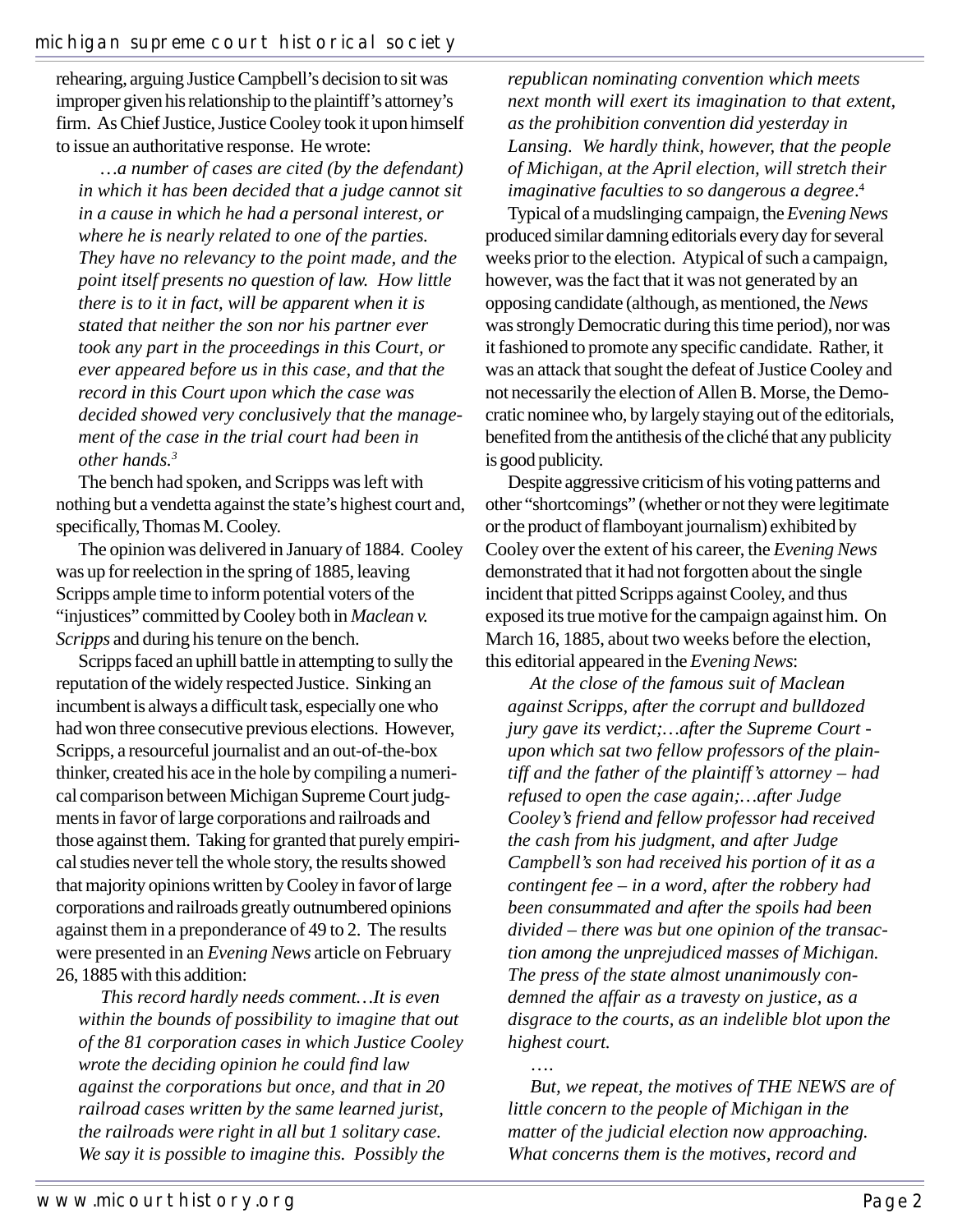*character of Mr. Thomas M. Cooley…(This question) is to be determined only by an inquiry into his own acts, and into his own record on the bench. That record is an open page before the people of Michigan. If his defenders and eulogists desire to bring the Maclean-Scripps case into the inquiry,*

*next month with single reference to their approval or disapproval of Cooley's share in that case, he*

The influence of the media has always been a force to reckon with. Cooley, not oblivious to this fact, recognized the probable implications of his enemy's efforts. Two days before the election he expressed his concern in his diary, making clear reference to the campaign against him. "I have fear of losing the election. My support has been passive, while the opposition has been extremely active…I am afraid my friends were too confident."6On April 6, 1885, Cooley's pessimistic prediction came to pass, as he was soundly defeated in his bid for reelection. "Thomas M. Cooley is being pasted unmercifully in almost all

sections of the city," reported the *Evening News* satisfactorily as the votes for Morse began to pour in (apparently, in this case the *News* was more interested in celebrating who was being defeated rather than who was winning). On April 7, with all the votes in and Morse's victory concretely determined, the *Evening News* ran this story

*Judge Cooley Defeated for Re-election by a Majority of Anywhere from 10,000 to 20,000 – The Fusion Regents Elected by a Much Smaller Vote –*

*The election in Michigan yesterday resulted in the choice of Allen B. Morse, of Ionia, for supreme judge, and of Charles R. Whitman and Moses W. Field for regents of the university. The Republican ticket, headed by Judge Cooley, was unmercifully slaughtered, so far as he was concerned, and the fact of his being upon it carried defeat to Messrs. Draper and McAlvay, the aspirants for regents.*

*very good. All the details of that case are familiar We are confident*

## **Thomas M. Cooley is being pasted unmercifully in almost all sections of the city**<br>**Departure 10 a high property attributed to a high property attributed to a high property. "**

of dollars that were given in a celebrated judgment, which was confirmed on appeal by his rival. The mills of the gods, etc."8 Whether the slow grinding mills of the gods were indeed responsible for Cooley's defeat, or whether it can be

attributed to a high-stakes grudge is a matter of personal opinion. Regardless of the cause, Thomas M. Cooley's career on the bench ended on October 1, 1885 when he resigned after his election defeat, opting not to finish out the year.

*The day was a beautiful one, and the vote polled was remarkably large for a spring election*. 7

An editorial contained in the same edition entitled "The Election and its Lessons" contained this excerpt: "Morse's majority is supposed to be about 20,000. Just the number

As dramatic as this event was at the time, today it remains only a marginally known blip in what is widely perceived as an unblemished career. Despite all the bad press, Cooley made a seamless transition from state Supreme Court Justice to Receiver of the Wabash Railroad, and then accepted the Presidential appointment to the Interstate Commerce Commission. He resigned from this position in 1891, but continued to build his legacy by lecturing and writing until his death on September 12, 1898.

#### **Endnotes**

- 1 Edwards, George (1986-1987). *The Wayne Law Review* "Why Justice Cooley Left the Bench: A Missing Page of Legal History". Volume 33, pg. 1565.
- 2 Ibid. pg. 1566.
- 3 Ibid. pg. 1567.
- 4 Evening News, February 26, 1885, p. 2, col. 1
- 5 Evening News, March 16 1885, p. 2, col. 1.
- 6 Personal Memoranda, 1879-1894, Saturday, April 4, 1885
- 7 The Evening News, April 7, 1885, p.1, col. 1
- 8 Ibid.

The preceeding article was written by the 2006 Coleman Intern, Lance Phillips, as part of his On and Off the Court Project.

For more about the project, go to: http://www.micourthistory.org/resources/electapptmain.php

*to the public. They need no rehearsal now. that, if the voters could only lay aside party for the time being, and cast their votes*

*would be buried out of sight.*<sup>5</sup>

with complacency oozing off the page:

*The Local Results in the State.*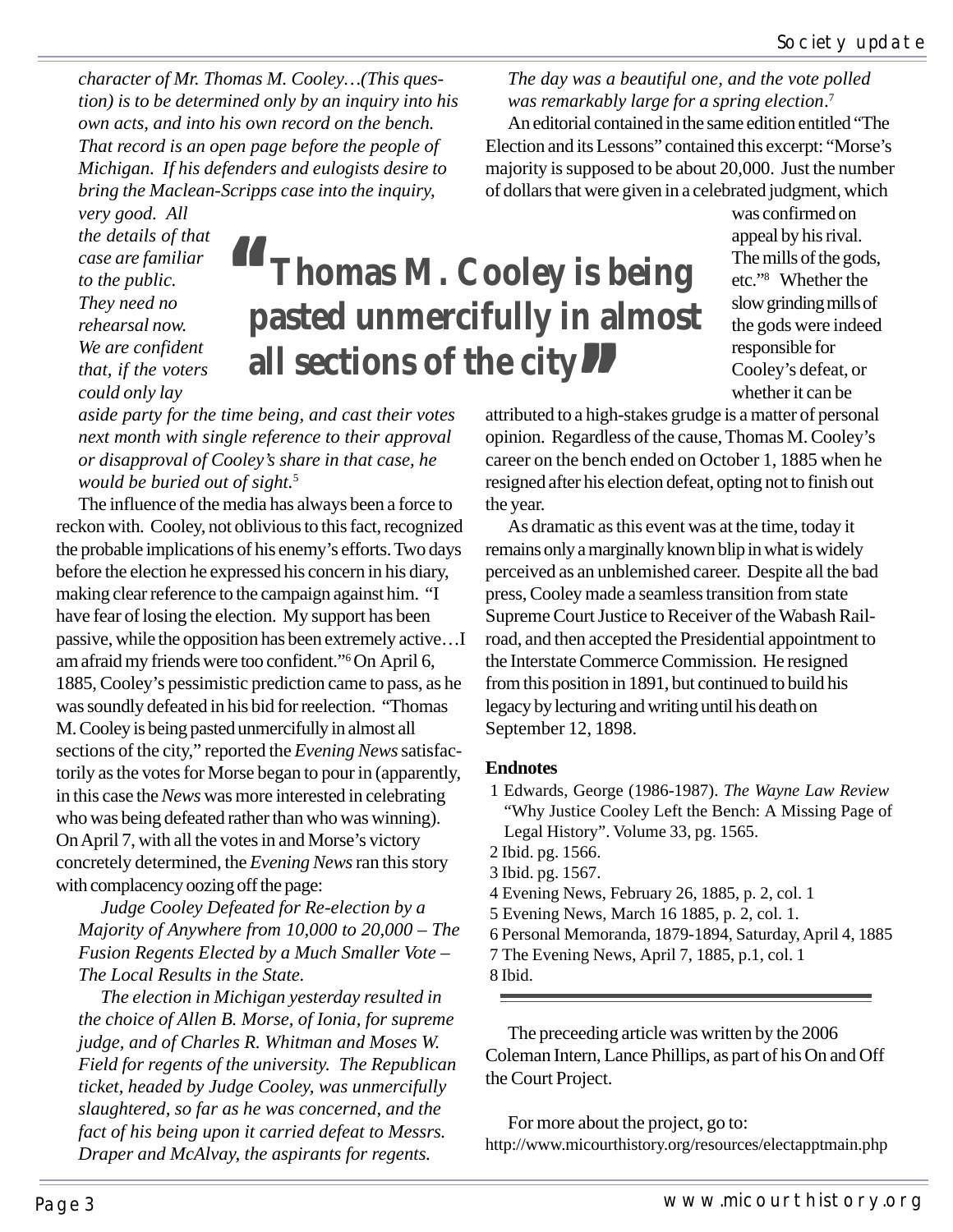## **16th Annual Luncheon to Feature Legal Vignette by Professor Paul D. Carrington**

The 16<sup>th</sup> Annual Membership Luncheon of the Michigan Supreme Court Historical Society will be held on Wednesday, April 18, 2007, at the Detroit Athletic Club. The Luncheon, which will begin with a short reception at 11:30, will feature remarks by Chief Justice Clifford W. Taylor and the presentation of the legal vignette "Chief Justice Cooley" by Professor Paul D. Carrington.

Professor Carrington has been a professor at Duke



Law since 1978, serving as dean from 1978 to 1988. Before accepting his position at Duke, Professor Carrington taught at the University of Michigan Law School for thirteen years. Since his teaching career began in 1957, he has taught in fifteen American law schools, as well as the University of Tokyo, Albert Ludwigs Universitat Freiburg, Bucerius Law

School in Hamburg, and Doshisha University Law School in Kyoto.

Professor Carrington, a Dallas native, earned his B. A. in 1952 from the University of Texas and his LL.B. in 1955 from Harvard University. His professional experience includes a brief stint in private practice, another in a military law office, and occasional consultations over fifty years, most of them pro bono publico.

He has been active in judicial law reform efforts, particularly with regard to the jurisdiction of appellate courts, the rules of civil litigation, and the selection and tenure of judges in state courts. From 1985 to 1992, he served as reporter to the committee of the Judicial Conference of the United States advising the Supreme Court on changes in the Federal Rules of Civil Procedure.



Since 1988, he has also studied the history of the legal profession in the United States. He teaches appeals, civil procedure, international civil litigation, and lawyers in

American history. His recent works are *Stewards of Democracy: Law as a Public Profession* (1999), *Spreading America's Word: Stories of Its Lawyer-Missionaries* (2005); *Reforming the Court: Term Limits for Supreme Court Justices* (2006); and *Law and Class in America: Trends Since the End of the Cold War* (2006).



### **Luncheon Tickets Still Available! Join us for the 16th Annual Membership Luncheon on April 18, 2007**

♦ **Reception at 11:30 a.m.** ♦ **Luncheon at 12:00 p.m.** ♦ **Detroit Athletic Club**

**\$35.00 per person To purchase tickets, contact Angela Bergman at 517-373-7589**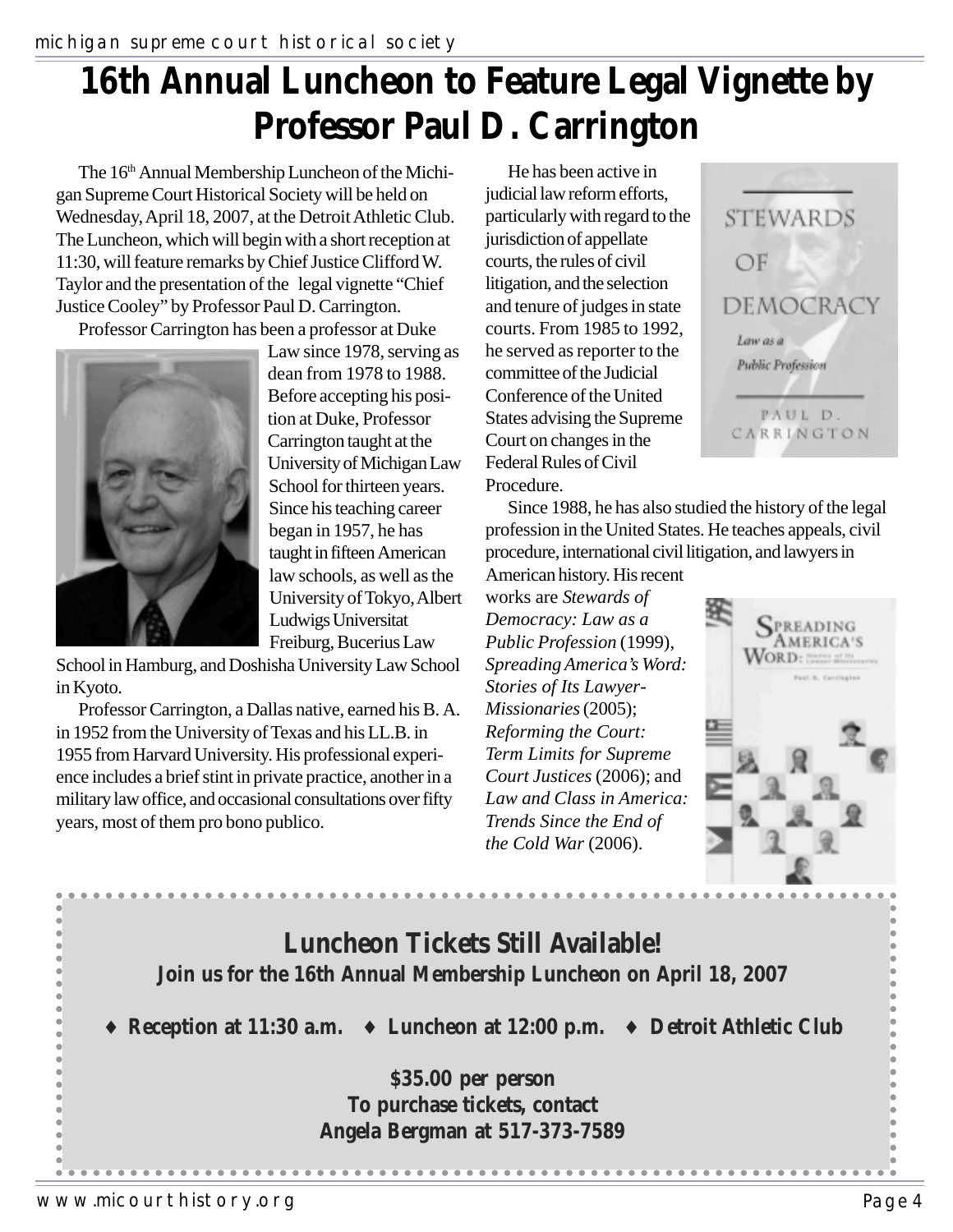# Did you know.

♦ The Commissioners' Office was created January 1, 1964.

♦ The Joint Committee on Michigan Procedure is mainly responsible for the creation of the Commissioners' Office.

 $\blacklozenge$  Michigan was the 7<sup>th</sup> state to utilize a Commissioners' Office—after Idaho, Kentucky, Minnesota, Missouri, Oklahoma, and Texas.

♦ In Kentucky, Missouri, Oklahoma and Texas, the position of Commissioner had a salary while Idaho and Minnesota utilized retired, non-salaried judges for the job.

♦ The Michigan State Bar Journal ran an announcement for the position of Supreme Court Commissioner in its April 1964 edition.

♦ The general description of the position in 1964 was to "…perform professional legal work in the nature of study, review, analysis, and recommendation in highly specialized and complex fields of substantive and procedural law as referred to him by the Supreme Court."

♦ Three original requirements for the position included 6 years of experience as a practicing attorney, membership to the State Bar of Michigan, and the willingness to withdraw from the private practice of law.

♦ The salary for a Commissioner in 1964 was between \$17,500 and \$21,000.

♦ One of the main problems the original Commissioners took care of were "window matters," motions and applications addressed to the discretion of the Supreme Court (the unusual name came from a previous Supreme Court Clerk who put such materials on his widow sill for Justices to pick up individually).

♦ The first two Commissioners were Howard L. Ellis and Joseph W. Planck.

♦ Commissioners never make a decision on an issue they are given, they only have the authority to make recommendations.

 $\triangle$  As a result of the use of the Commissioners' Office, all of the justices are now given reports and summaries of all cases on appeal, so that a collective opinion is more likely to be made rather than an opinion by one



*Joseph W. Planck*

justice, which the whole bench accepts, as was often the case before 1964.

♦ To date, there have been a total of 35 Supreme Court Commissioners in Michigan.

♦ Currently, there are 20 Supreme Court Commissioners serving the state of Michigan.

#### SUPREME COURT COMMISSIONER

The Supreme Court expects to appoint a Commissioner on or 1964. The established salary will range from \$17,500 to \$21,000. GENERAL DESCRIPTION

GENERAL DESCRIPTION<br>This employee will perform professional legal work in the n<br>review, analysis and recommendation in highly specialized and co<br>substantive and procedural law as referred to him by the Supreme C

*Michigan State Bar Journal*, April, 1964